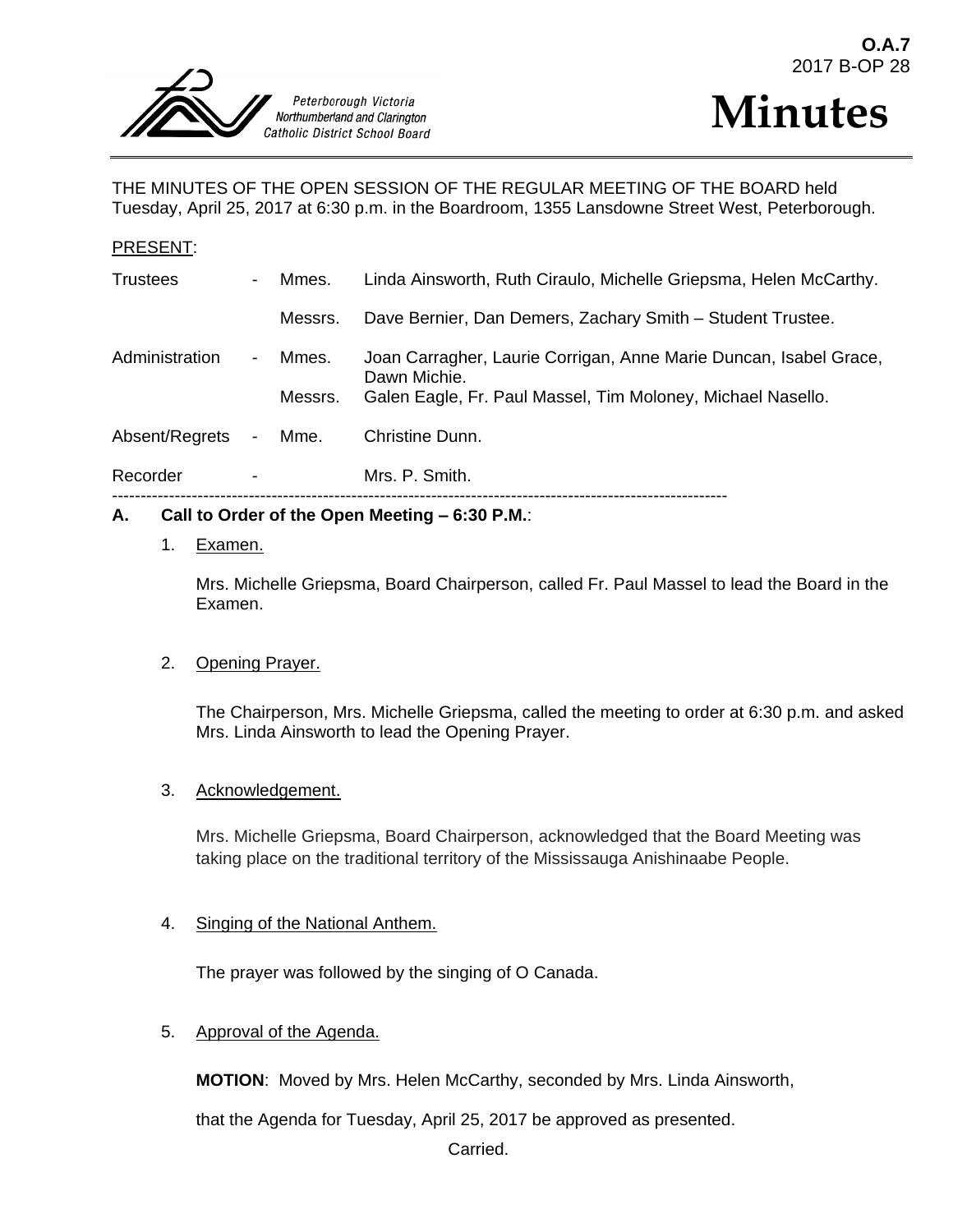6. Declarations of Conflicts of Interest.

There were no declarations of conflicts of interest.

7. Approval of the Minutes of the March 28, 2017 Regular Board Meeting.

**MOTION:** Moved by Mr. Dave Bernier, seconded by Mrs. Ruth Ciraulo,

that the Minutes of the March 28, 2017, Regular Meeting be approved per amendments.

Carried.

8. Business Arising Out of the Minutes.

There were no items.

# **B. Reports from the Director of Education and Student Trustee(s)**:

1. Report from the Director of Education.

Mr. Michael Nasello, Director of Education, shared his report with the Board and highlighted that:

- A number of Trustees, board staff, parents and community members visited Mother Teresa Catholic Elementary School in Courtice to experience New Pedagogies for Deep Learning in action. Thank you to Mr. Frank Bradica, Principal and Mrs. Dawn Michie, Superintendent of Learning/Program for their leadership.
- On April 18, a number of Trustees and board staff attended the first annual St. Joseph Dinner, an event to raise awareness and funds for the Campus Ministry at Trent University, Fleming College and Sacred Heart, a ministry led by Fr. John Perdue.
- On April 19 many joined in welcoming Most Reverend Daniel Miehm as the 13<sup>th</sup> Bishop of the Diocese of Peterborough.
- On April 22, three members of the Catholic Parent Engagement Committee and the Director of Education attended the Parent Involvement Committee Symposium in Barrie. There were guest speakers, panel discussions on effective practices in parent engagement, PRO (Parents Reaching Out) grant applications, self regulation, mental health and well-being.
- On April 23, staff and community members attended "Demystifying the Other" an event around understanding the connections between Christian, Muslim and Jewish Faith Communities.
- Members of the 2017-2018 PVNCCDSB Student Council Liaison Committee are planning to attend the Ontario Student Leadership Conference taking place in May. Student Trustees are planning to attend the Ontario Catholic School Trustees Conference and Annual General Meeting taking place in May.
- Catholic Education Week activities commence next week and we are engaged in the provincial consultation on Catholic Education called, "Renewing the Promise".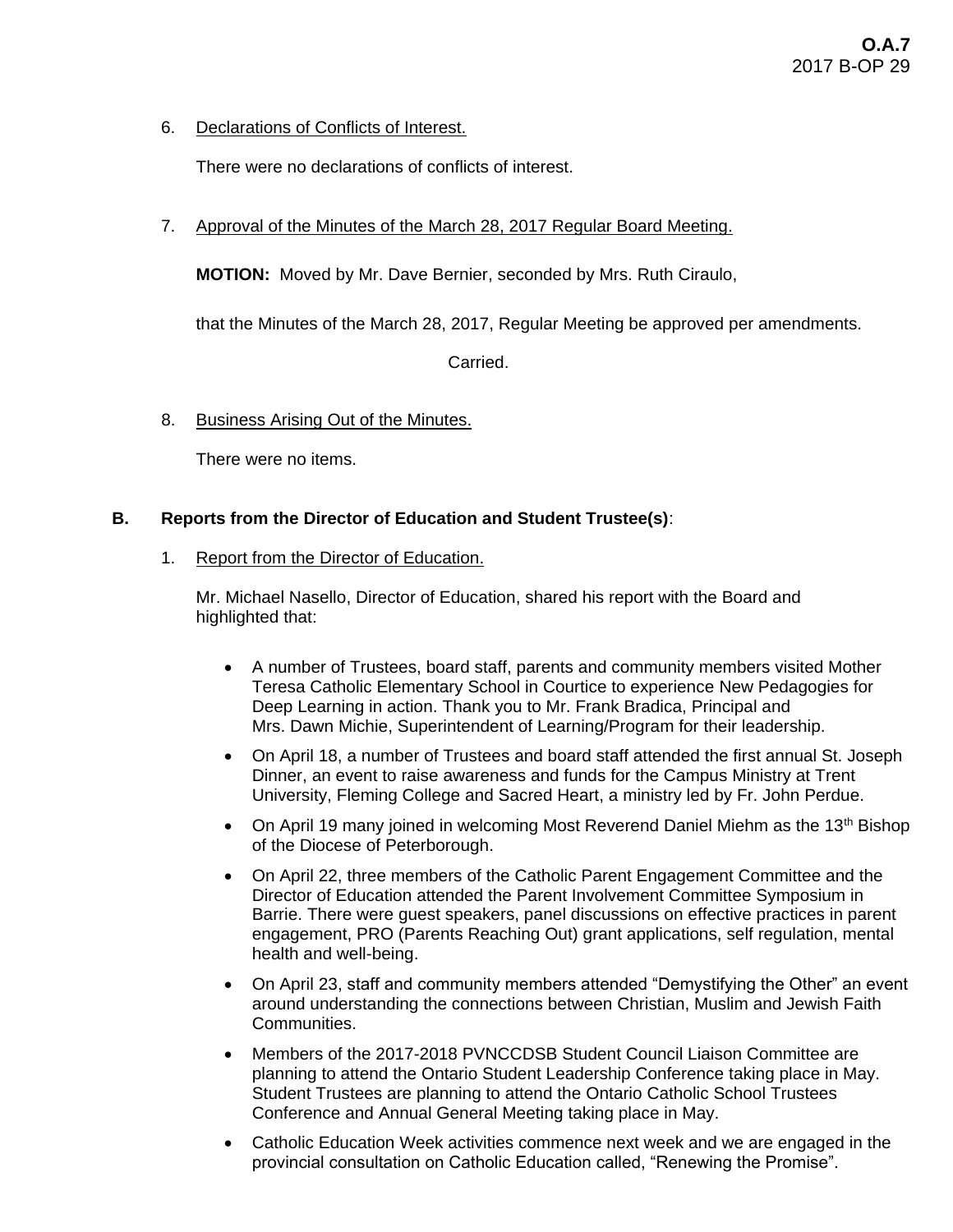Stakeholders are invited to participate in the online survey sponsored by the Institute for Catholic Education. The Symposium on Catholic Education will take place in November 2017.

- Last week a memo was received from Assistant Deputy Minister of Education, Denise Dwyer regarding school board responses to legislation being introduced by the Federal Government that may lead to the legalization of cannabis. The memo reinforces that all current legislation and procedures remain in effect.
- The Board is currently analyzing the details that have been made available regarding GSN funding for next year.
- Congratulations are in order to our new members of the Student Council Liaison Committee and our new Student Trustees.
- The Archdiocese of Keewatin LePas received the donation of the 42 boxes we sent to them and thanked everyone for their support and generosity.
- Several schools are recognized in raising substantial funds for the Terry Fox Foundation. In total PVNC schools have raised \$3 million dollars for the Terry Fox Foundation over the past 25 years.

# 2. Report from the Student Trustee(s).

Mr. Zachary Smith, Student Trustee, shared his report with the Board and highlighted that:

- Student Trustee elections were held and the Sr. Student Trustee elected for 2017-2018 is Winston Steward from St. Thomas Aquinas Catholic Secondary School. The Jr. Student Trustee elected for 2017-2018 is Cali Brake from Holy Cross Catholic Secondary School.
- Several schools participated in charity events over the Easter and Lenten seasons including collecting non-perishable food items, Soap for Hope Initiative, cake auction, Think Fast Campaign and many more charitable events, awareness events and activities.
- St. Stephen Catholic Secondary School Math Department Head, Mrs. Clark and Math teacher, Mr. Clark dedicated their personal time to offer "Financial Friday" to students to update their financial literacy skills and learn about credit cards, car and student loans, home ownership, tax filing over the senior lunch period.
- Schools have participated in many mission trips in developing nations and also several schools attended the 100<sup>th</sup> Anniversary of the Battle of Vimy Ridge in France.
- LINK Student mentorship groups in secondary school communities have begun preparing for incoming students in the fall. This is an excellent leadership opportunity helping assist younger students in transitioning to secondary.
- Elementary communities have been actively participating in several initiatives one being Cops for Cancer-Pedal for Hope initiative.
- Preparations are in place for Catholic Education Week activities.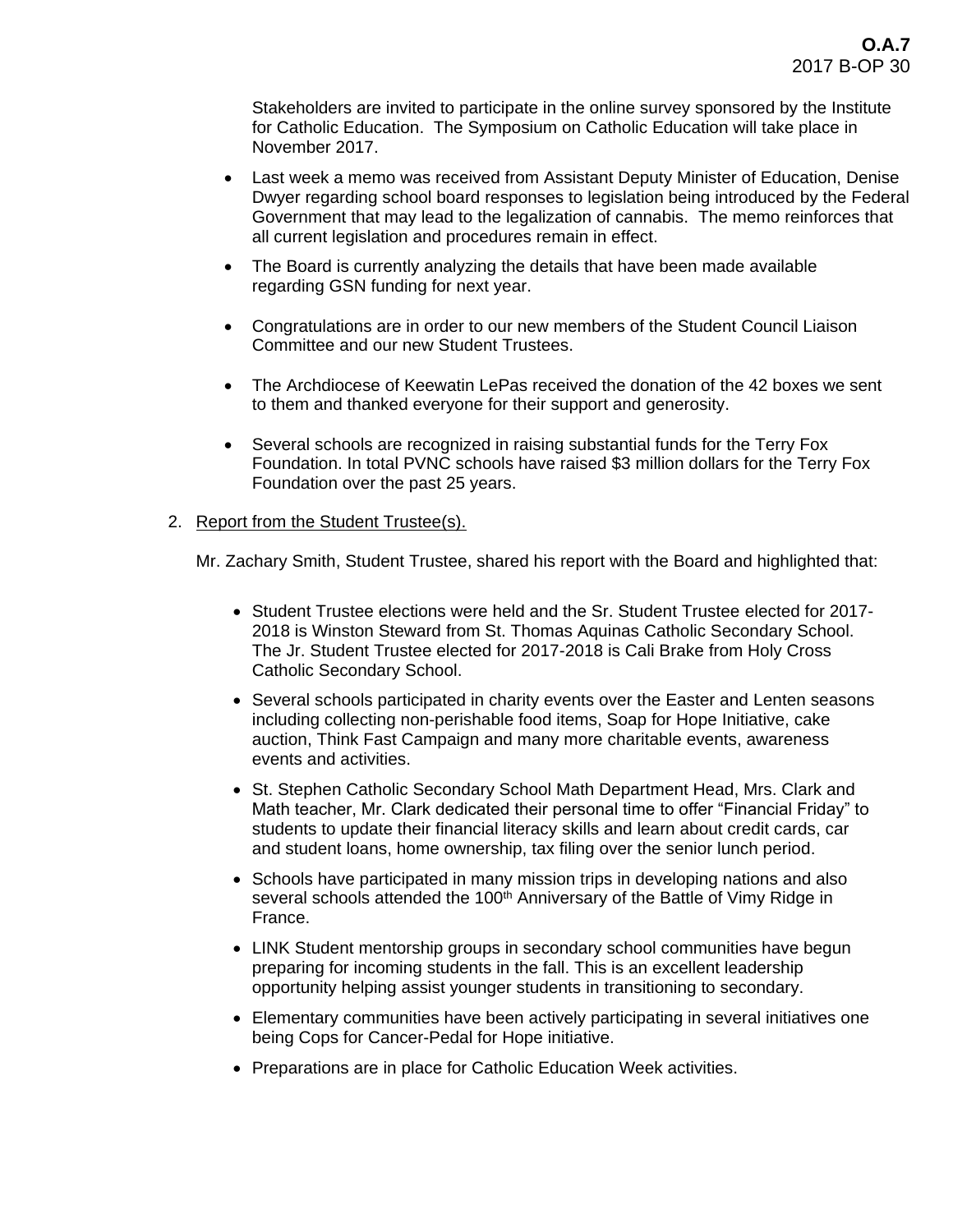# **C. Presentations:**

Mrs. Michelle Griepsma, Board Chairperson, thanked the attending staff for their comprehensive excursion packages that were shared with Trustees in advance of the meeting. Mrs. Griepsma stressed the importance of receiving packages from schools in a timely manner and that parent meetings should be scheduled following Board approval of the excursions.

Mrs. Griepsma noted that several of the excursions coming forward on this agenda are similar in nature and to that extent suggested blocking the requests. Staff were present to answer any questions pertaining to the excursions.

- 1. Proposed St. Alphonsus Catholic Elementary School, Peterborough, Student excursion to the Peterborough Lift Locks, Peterborough, Ontario, on June 7, 2017.
- 2. Proposed St. Anne Catholic Elementary School, Peterborough, Student excursion to Camp Onondaga, Minden, Ontario, from May 29, 2017 to May 31, 2017.
- 3. Proposed St. Joseph Catholic Elementary School, Douro, Student excursion to Camp Northern Lights, Haliburton, Ontario, from June 19, 2017 to June 21, 2017.
- 4. Proposed Holy Trinity Catholic Secondary School, Courtice, Student excursion to Camp Northern Lights, Haliburton, Ontario, from May 10, 2017 to May 11, 2017.
- 5. Proposed Holy Trinity Catholic Secondary School, Courtice, Student excursion to Algonquin Park, Ontario, from May 29, 2017 to June 1, 2017.
- 6. Proposed St. Mary Catholic Secondary School, Cobourg, Student excursion to RKY Camp, Parham, Ontario, from May 3, 2017 to May 5, 2017.
- 7. Proposed St. Mary Catholic Secondary School, Cobourg, Student excursion to Algonquin Park, Ontario, from September 26, 2017 to September 29, 2017.
- 8. Proposed Holy Cross Catholic Secondary School, Peterborough, Student excursion to Kawartha Highlands Provincial Park, Ontario, from May 11, 2017 to May 13, 2017.

**MOTION:** Moved by Mrs. Ruth Ciraulo, seconded by Mr. Dan Demers,

that the proposed student excursions listed on the April 25, 2017 Board Agenda as items C1 to C8 be blocked together and approved in principle.

# Carried.

9. Proposed Holy Cross Catholic Secondary School, Peterborough, Student excursion to Guatemala, from April 12, 2018 to April 21, 2018.

Mr. James Brake, Principal, presented on the excursion and answered questions. Mr. Brake noted that this excursion is part of the Wells of Hope program.

**MOTION:** Moved by Mrs. Helen McCarthy, seconded by Mr. Dan Demers,

that the proposed Holy Cross Catholic Secondary School, Peterborough student excursion to Guatemala, from April 12, 2018 to April 21, 2018, be approved in principle and that the trip will include mandatory insurance for all travelers. Such insurance must cover school board or principal rulings for cancellation of the trip.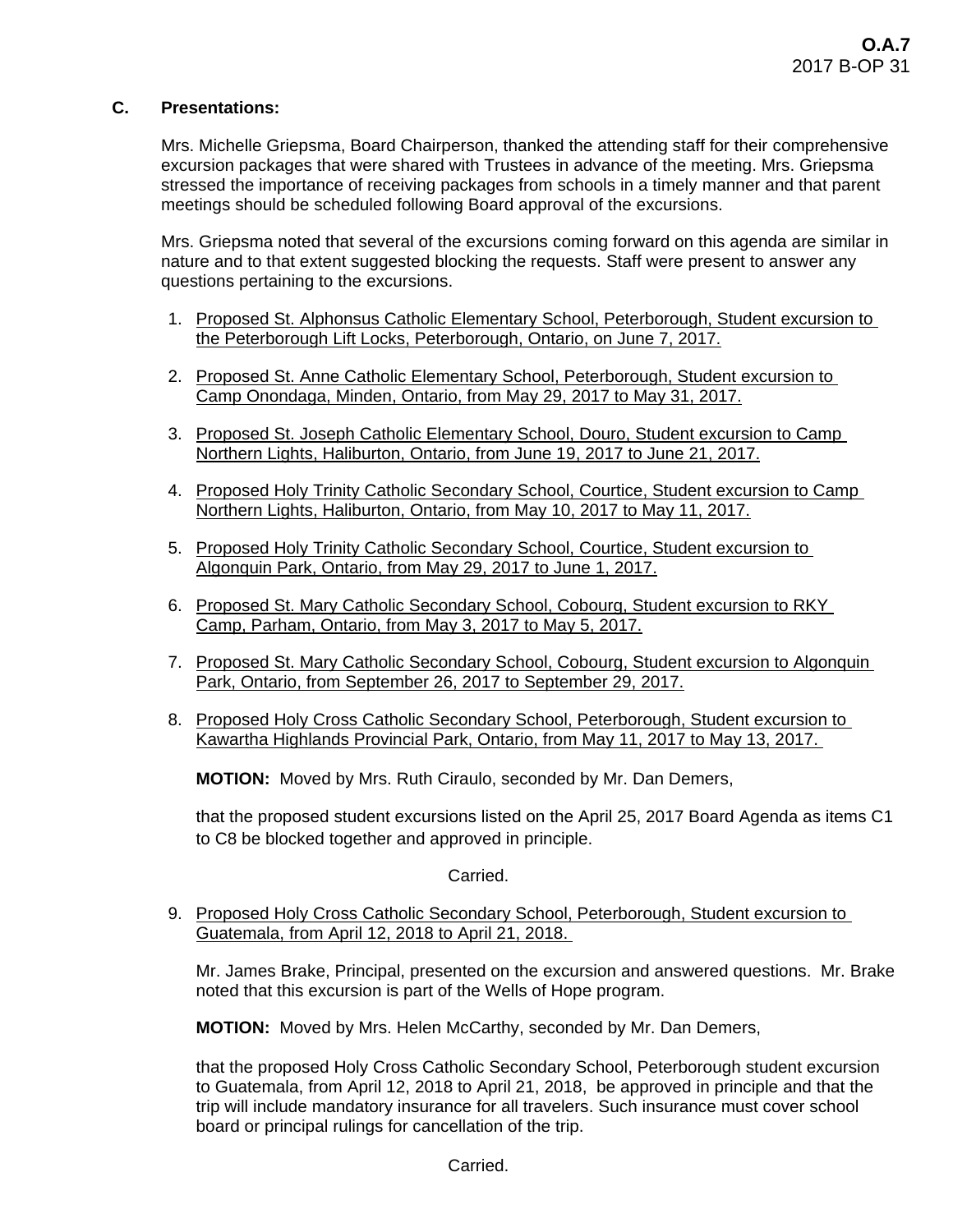10. Proposed St. Mary Catholic Secondary School, Cobourg, Student excursion to Oahu, Hawaii, United States, from March 9, 2018 to March 18, 2018.

Mr. Rob Majdell and staff shared a presentation from the previous excursion to Hawaii and answered questions. This is the third excursion for the rugby team to Hawaii.

**MOTION:** Moved by Mr. Dave Bernier, seconded by Mrs. Helen McCarthy

that the proposed St. Mary Catholic Secondary School, Coburg student excursion to Hawaii, United States, from March 9, 2018 to March 18, 2018, be approved in principle and that the trip will include mandatory insurance for all travelers. Such insurance must cover school board or principal rulings for cancellation of the trip.

# Carried.

- 11. Proposed Holy Cross Catholic Secondary School, Peterborough, Student excursion to Athens, Delphi, Tolo, Saronic Gulf and Cape Sounion, Greece, from March 7, 2018 to March 15, 2018.
- 12. Proposed St. Peter Catholic Secondary School, Peterborough, Student excursion to Athens, Delphi, Tolo, Saronic Gulf and Cape Sounion, Greece, from March 7, 2018 to March 15, 2018.

**MOTION:** Moved by Mrs. Helen McCarthy, seconded by Mr. Dan Demers,

that excursions identified on the Agenda as items C.11 and C.12 be blocked together and approved in principle that the trips will include mandatory insurance for all travelers. Such insurance must cover school board or principal rulings for cancellation of the trip.

Carried.

#### **D. Programs and Services**:

1. Supervised Alternative Learning Presentation.

Mr. Tim Moloney, Superintendent of Learning/Student Success and Mr. Alex Duketow, Student Success Consultant, shared a presentation with the Board and answered questions.

The Supervised Alternative Learning (SAL) Program is intended to re-engage young people 14 to 17 years of age who are not attending school and who are therefore at risk of not graduating. Mr. Moloney also shared the background information and connection to the Ontario Regulation 374/10 Supervised Alternative Learning and Other Excusals from Attendance at School.

Trustees where informed that the application process is initiated by the parent, student or Principal which is then reviewed by the SAL Committee. The SAL plan consists of many stages involving, considerations, implementation, monitoring, review, renewal and transition planning. Mr. Moloney shared that there were 24 students participating in the program in 2015/2016 and shared the status of all students. Currently there are 18 students participating in the 2016-2017 program.

The Board thanked Mr. Moloney and Mr. Duketow for their presentation and work with the program.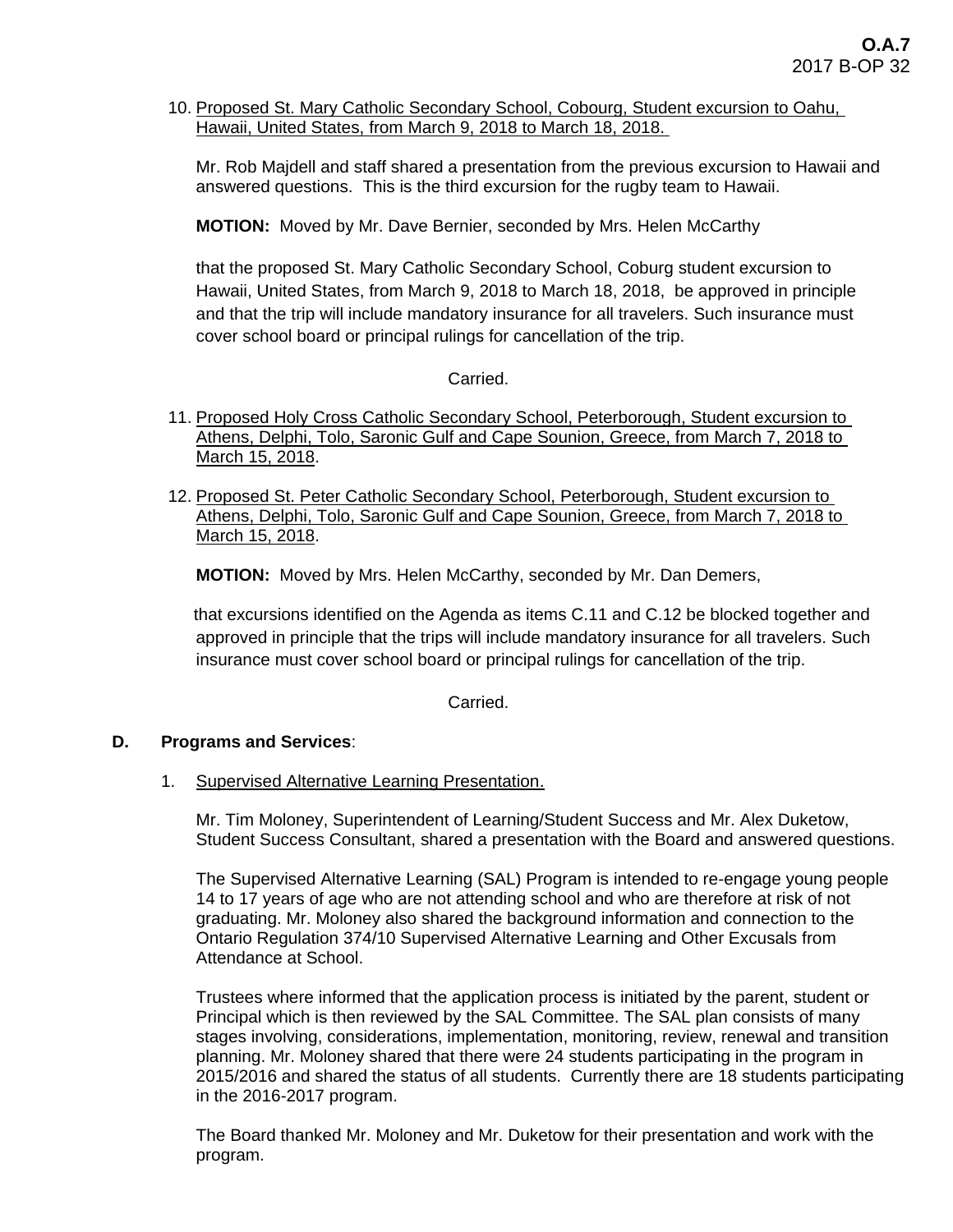## **E. Business, Finance and Governance:**

#### **1.** STSCO Governance Report – April 12, 2017.

Mrs. Michelle Griepsma, Board Chairperson, reported that the STSCO 2016/2017 Budget and Expenditure update showed the net overall impact on the consolidated STSCO expense projection is a negative variance of \$252,000 which is equivalent to 1% above budget.

Mrs. Griepsma discussed the STSCO 2017-2018 system planning status update:

- The consultation regarding a potential change in bell times for St. Joseph Catholic Elementary School in Douro has been postponed until 2018 and in the meantime, STSCO will ensure the school's route ride times are improved prior to the bell time change being pursued.
- Letters were being sent to a few parents regarding school walk zones for St. Anthony Catholic Elementary School and St. Teresa Catholic Elementary School. Letters were also sent to families of Holy Trinity Catholic Secondary School which would see a greater number of students affected.
- The Peterborough City Transit has agreed that there is capacity for a small number of students from the northwest corner of the city to ride the bus next year and letters will be sent to those families advising them.
- STSCO Annual Driver workshops have been offered to all service providers. Three regions will offer the training on three separate dates.
- STSCO is in the process of having a new website developed which will be shared at the June, 2017 STSCO Governance Meeting.

#### **2.** GSN Summary Report.

Mrs. Isabel Grace, Superintendent of Business and Finance/Facility Services, shared the 2017-2018 GSN Release – Funding information report with Trustees and answered questions. Documentation is available on the Ministry of Education website at [www.edu.gov.on.ca/eng/policyfunding/funding.html](http://www.edu.gov.on.ca/eng/policyfunding/funding.html)

The GSN reflects projected 2017-2018 funding to school boards, enhancements to implement the recently negotiated agreements, capital funding programs, greenhouse gas funding and Indigenous Education funding (formerly reflected as First Nation, Métis, and Inuit Education) as a few areas of the report. Mrs. Grace also reviewed on-going implementations, next steps in consultation for rural education and transportation, as well as achieving a balanced budget for 2017-2018. Submission of the Board Estimates for 2017-2018 is required for June 30, 2017.

#### **F. Human Resources:** No Items.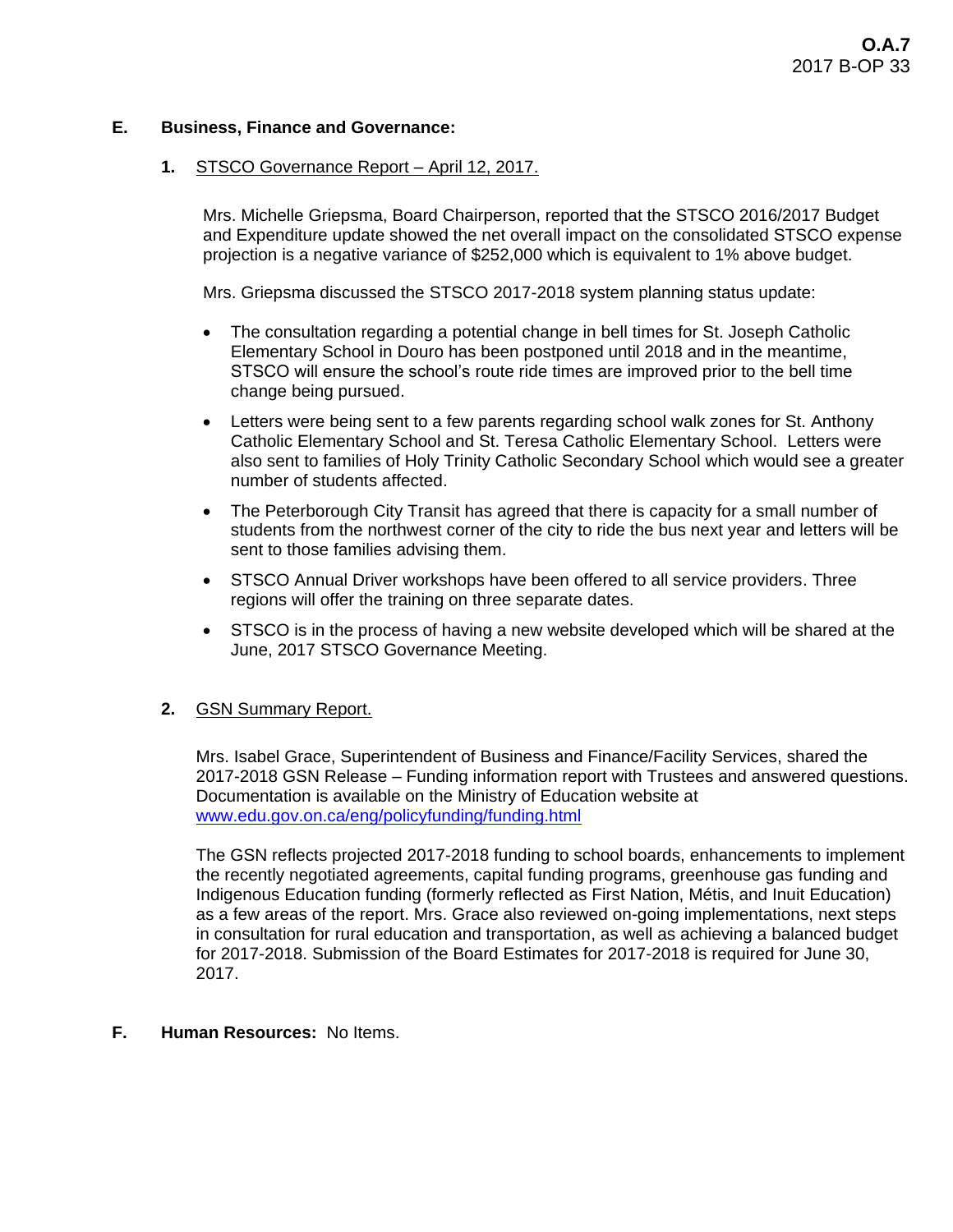## **G. Policy Development:**

1. Draft Safe and Accepting Schools Directional Policy #900.

Mr. Tim Moloney, Superintendent of Learning/Student Success, shared the Draft Directional Policy – Safe and Accepting Schools #900 for final consideration. Mr. Moloney indicated that as a follow up to the website stakeholder input no changes were made to the document.

**MOTION:** Moved by Mrs. Linda Ainsworth, seconded by Mr. Dan Demers,

that the Draft Directional Policy #900 Safe and Accepting Schools, be approved.

Carried.

- **H. Old Business**: No Items.
- **I. New Business**: No Items.
- **J. Bring Forward**: No Items.

#### **K. Information Items**:

1. Chairperson's Report.

Mrs. Michelle Griepsma, Board Chairperson, reported that it was very inspiring to see the New Pedagogies for Deep Learning Initiative in action at Mother Teresa Catholic Elementary School in Courtice and the Trustees enjoyed the day.

Mrs. Griepsma informed the Trustees that in preparation for the upcoming OCSTA Regional Meetings that will be held as part of the OCSTA's 2017 AGM and Conference, Mr. Nasello, Director of Education, will share a google form with Trustees to gather input on the requested topics and will plan follow up discussion with them at the event.

Mrs. Griepsma is not available to attend the Engagement Session on Education in Rural and Remote Ontario a discussion that is taking place in Lakefield on May 5, 2017 at 1:00 p.m. If any Trustee is available to attend this event if they could please advise her. The Director and Student Trustee will be attending the discussion.

The OCSTA updates are on the Google drive for Trustees to review.

Mrs. Griepsma advised the group that she will be attending the Community Hub Summit next week in Toronto.

#### 2. Trustees Reports:

a. Past Committee Meetings for the month of April will be shared at the next Board Meeting.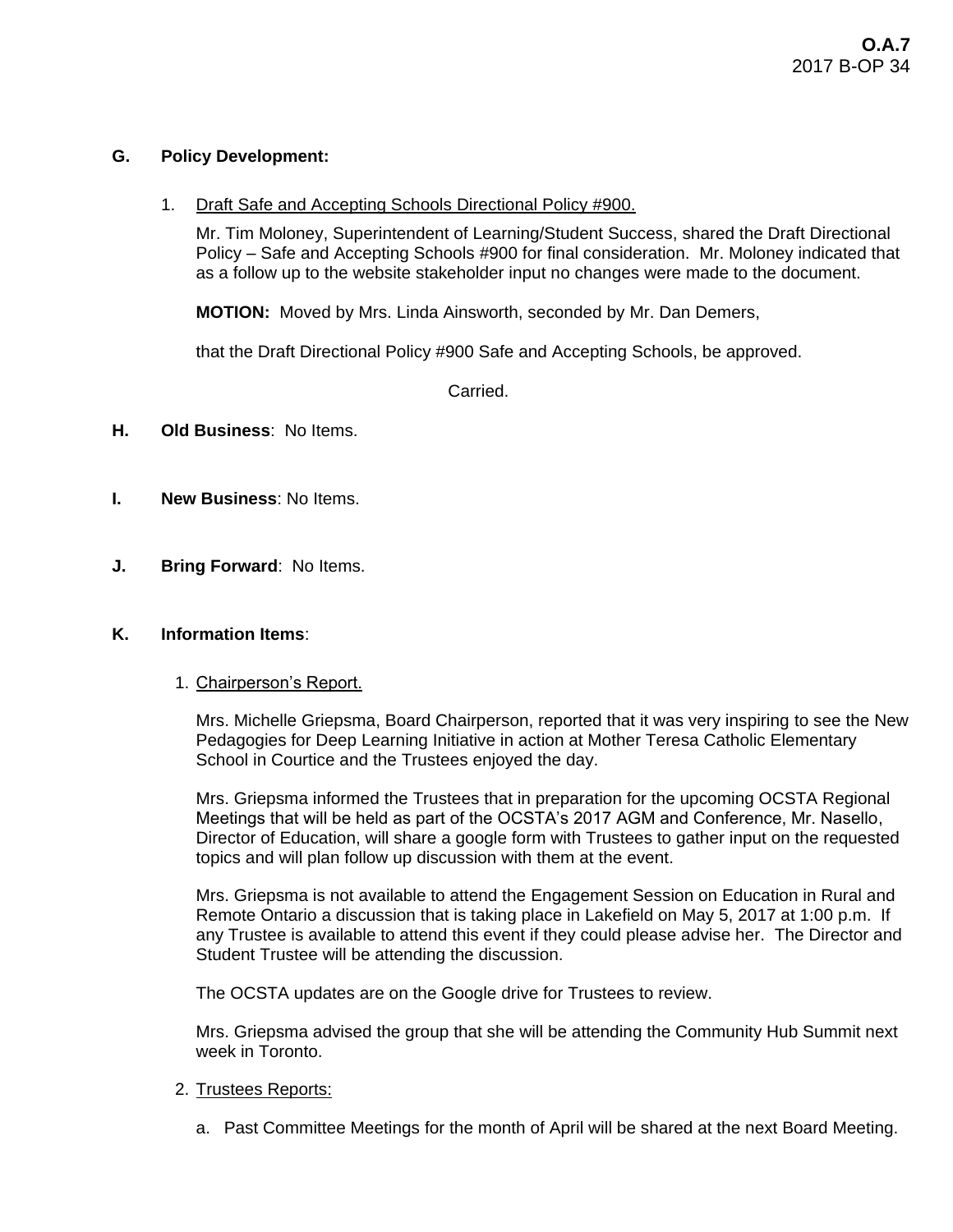- b. Mrs. Linda Ainsworth, reported that the French as a Second Language (FSL) Committee is in the third year of their plan and a progress report is due in June, 2017. The FSL Committee discussed surveys for students to see how confident they are in French Immersion and Core French as well as the possibility of other surveys. 92 students accessed the virtual immersion campus as a resource and the group would like to see more collaborative inquiries at elementary and secondary.
- 3. System Achievements.

Mr. Galen Eagle, Communications Manager, presented the System Achievements for the month which have been posted on the Board web site. Mr. Eagle will share a comprehensive presentation on Vimy Ridge at the next Board meeting.

**L. Open Question Period**: This will be discussed at the next Chairperson Meeting.

# **M. BOARD AND STANDING COMMITTEE MEETINGS (chronological order)** *BOARD AND STANDING COMMITTEE MEETINGS (chronological order)*

- 1. Board Standing Committee Meetings:
	- Governance **May 8, 2017, 6:30 p.m.**
	- Chairperson's **May 16, 2017, 4:15 p.m.**
	- Board Meeting **May 23, 2017, 6:00 p.m.**
	- Policy Development **May 8, 2017, 6:00-6:30 p.m. May 16, 2017, 6:30-8:30 p.m.**
- 2. Other Committee Meetings:
	- **FRD Accessibility for All Committee, 1:15 p.m.**
	- **FRD Audit Committee, 3:00 p.m.**
	- **FRED Faith and Equity Advisory Committee, 6:30 p.m.**
	- **FIBD French as a Second Language Advisory Committee, 4:30 p.m.**
	- **FIBD STSCO Governance Meeting, 3:15 p.m., STSCO Offices.**
	- Strategic Planning Advisory Committee May 11, 2017, 9:30 a.m. 11:30 a.m.
	- Student Council Liaison Committee May 23, 2017, 4:15 p.m.
	- Special Education Advisory Committee –May 25, 2017, 6:30 p.m.
	- Catholic Parent Engagement Committee May 24 (Recognition) June 5, 2017, 6:30 p.m. Meeting
	- First Nation, Métis, and Inuit Advisory Committee June 6, 2017, 6:30 p.m.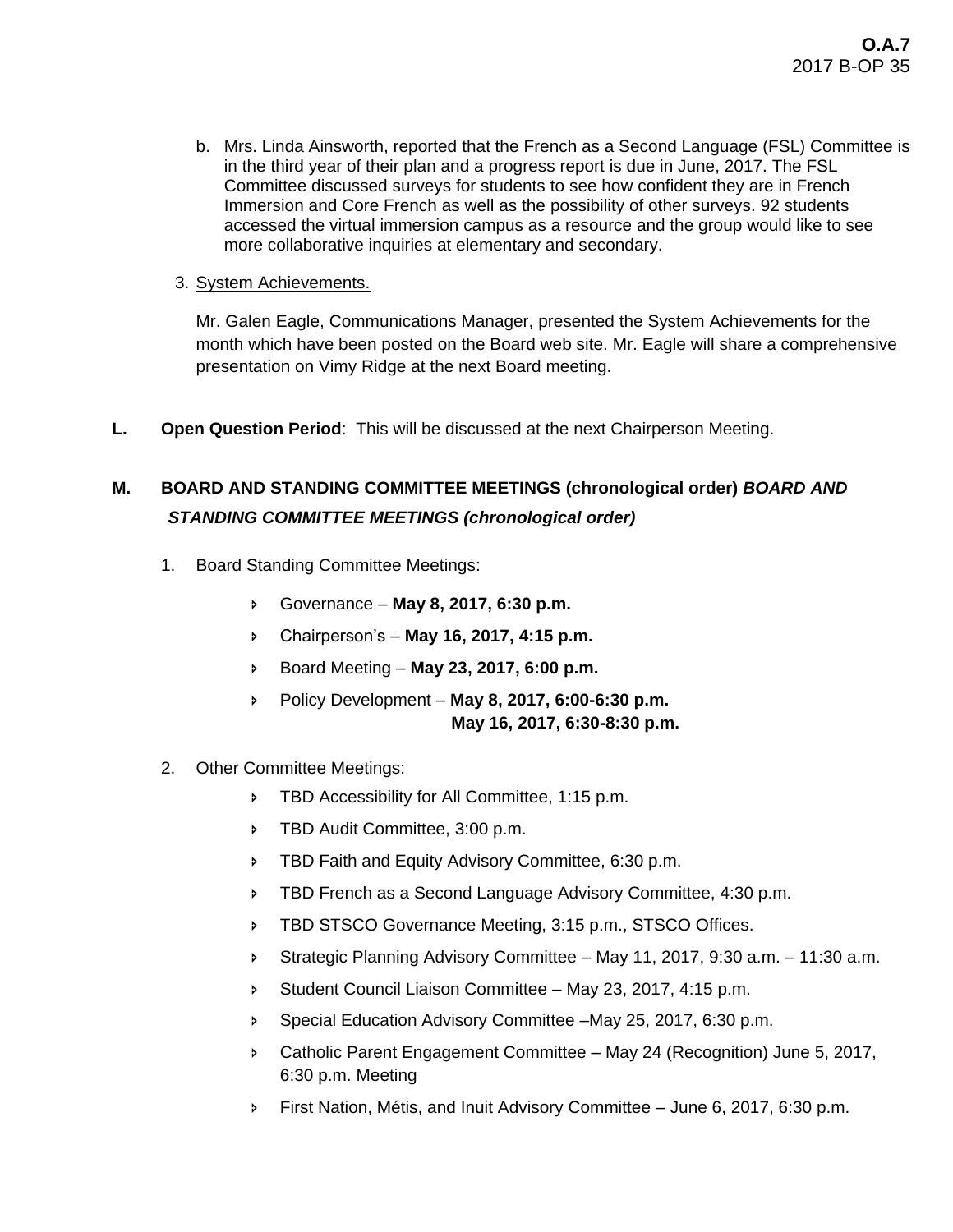# *EVENTS (chronological order)*

- May 23-27, 2017 OSTA/AECO Student Trustee(s) Meeting, Toronto
- May 24, 2017 Catholic Parent Engagement/SCS Recognition Evening
- June 1-3, 2017 CCSTA-AGM, Niagara Falls
- June 29, 2017 Secondary Graduations

# **A. Conclusion**:

1. Report from the In-camera Meeting.

**MOTION**: Moved by Mr. Dave Bernier, seconded by Mrs. Linda Ainsworth,

that the Board approve the actions and the discussions arising from the In-Camera session on April 25, 2017, as follows:

**Carried** 

- **A.** 1. Opening Prayer was shared.
	- 2. The Agenda for the In-Camera meeting of April 25, 2017 was approved as amended.
	- 3. There were no declarations of conflict of interest.
	- 4. The draft Minutes of the March 28, 2017 In-Camera Board Meeting were approved as presented.
	- 5. There was no business arising out of the minutes.
- **B.** There were no presentations.
- **C.** There were no items under Programs and Services.
- **D.** Under Business, Finance and Governance:
	- 1. An OCSTA information update was shared with Trustees.
	- 2. A STSCO Governance update from April 12, 2017 was shared with trustees
- **E.** Human Resources: no items
- **F.** Other Urgent Matter: No Items.
- **G.** Information Items: No Items.
- **H.** Old Business: No Items.
- **I.** The Meeting recessed at 6:07 p.m. and convened as an Open Session at 6:30 p.m.

Mrs. Griepsma received a letter to the Office of the Prime Minister from another school board and will share this letter with Trustees.

2. Closing Prayer.

The Chairperson, Mrs. Michelle Griepsma, asked Mr. Dan Demers to lead the group in Closing Prayer.